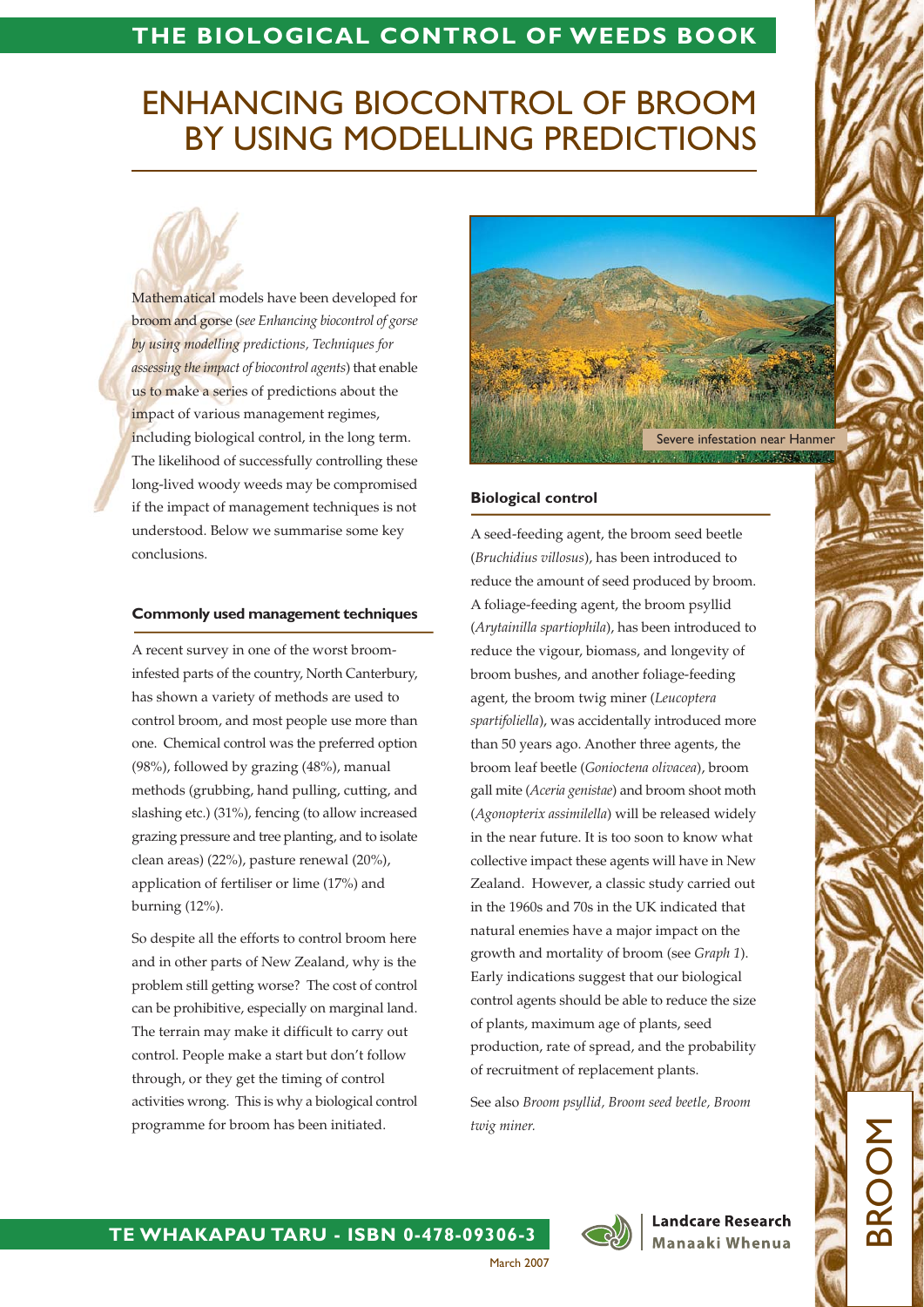





## What do we know about broom population dynamics?

In New Zealand broom usually grows 1.5-3.0 m tall. Broom infestations are typically made up of plants of a variety of ages and some recruitment occurs under mature plants, so stands tend to persist. By contrast, in its native range in Europe broom stands tend to be evenaged, and when mature plants die they tend to be replaced by grass - major disturbance events are usually required for broom stands to persist. In the UK broom only lives for about 8-10 years but it lives at least twice as long here. Plants start flowering around 2-3 years old. Seed is produced in spring and most falls within 5 m of the parent plant. A high proportion of seeds are dormant and substantial seed banks can accumulate in the soil and survive for decades. They cannot germinate if buried deeply. Vertebrate seed predation (e.g. by mice) can be extremely high for seeds on the soil surface.

### What does the model predict?

If a broom infestation is subjected to frequent large-scale disturbances, e.g. herbicide, fire, ploughing, or flooding in a braided river etc., that prevent any broom plants from ever seeding, then the infestation should eventually die out as the seed bank becomes exhausted. This means that if you treat your broom infestation at least every 2 years in a way that ensures no plants set seed, then eventually you

will win. It is also critical to treat outlying plants because otherwise they will be able to set up new seed banks and replenish old ones. However, if you cannot maintain this pressure for as long as it takes to exhaust the seedbank, or you miss the odd treatment along the way (allowing some plants to set seed), then you will be fighting a losing battle. Obviously this is likely to be impractical, so how can biological control ease the burden?

The more seeds that broom produces the higher the likelihood that infestations will spread around the edges and that some will find their way to new areas (broom has not yet reached anything like the limits of its range here in New Zealand and can grow at higher altitudes than gorse). Therefore the broom seed beetle should reduce the rate with which broom invades new areas.

The model predicts that under certain conditions seed feeders could also help to reduce existing broom populations, but only if they are used in conjunction with appropriate and careful management practices. Even if the broom seed beetle can destroy most of the seeds produced, broom infestations are unlikely to decline if management practices allow the few remaining seeds to grow - there will still be more than enough new plants to replace old ones. However, if these few remaining seeds are not given a good environment to grow in, then broom infestations should begin to decline. Reducing the survival of seedlings is the key to control, and this can be achieved by promoting competition from grasses and avoiding disturbance. The occasional use of fire is likely to make the problem worse, as it creates ideal conditions for recruitment, and is likely to kill biological control agents and the seeds of competing plants. Herbicides may also kill control agents, depending on the chemical used and the method and timing of application (see Broom agents & herbicides).

Modelling suggests that the longer broom plants live, the more persistent and dense the